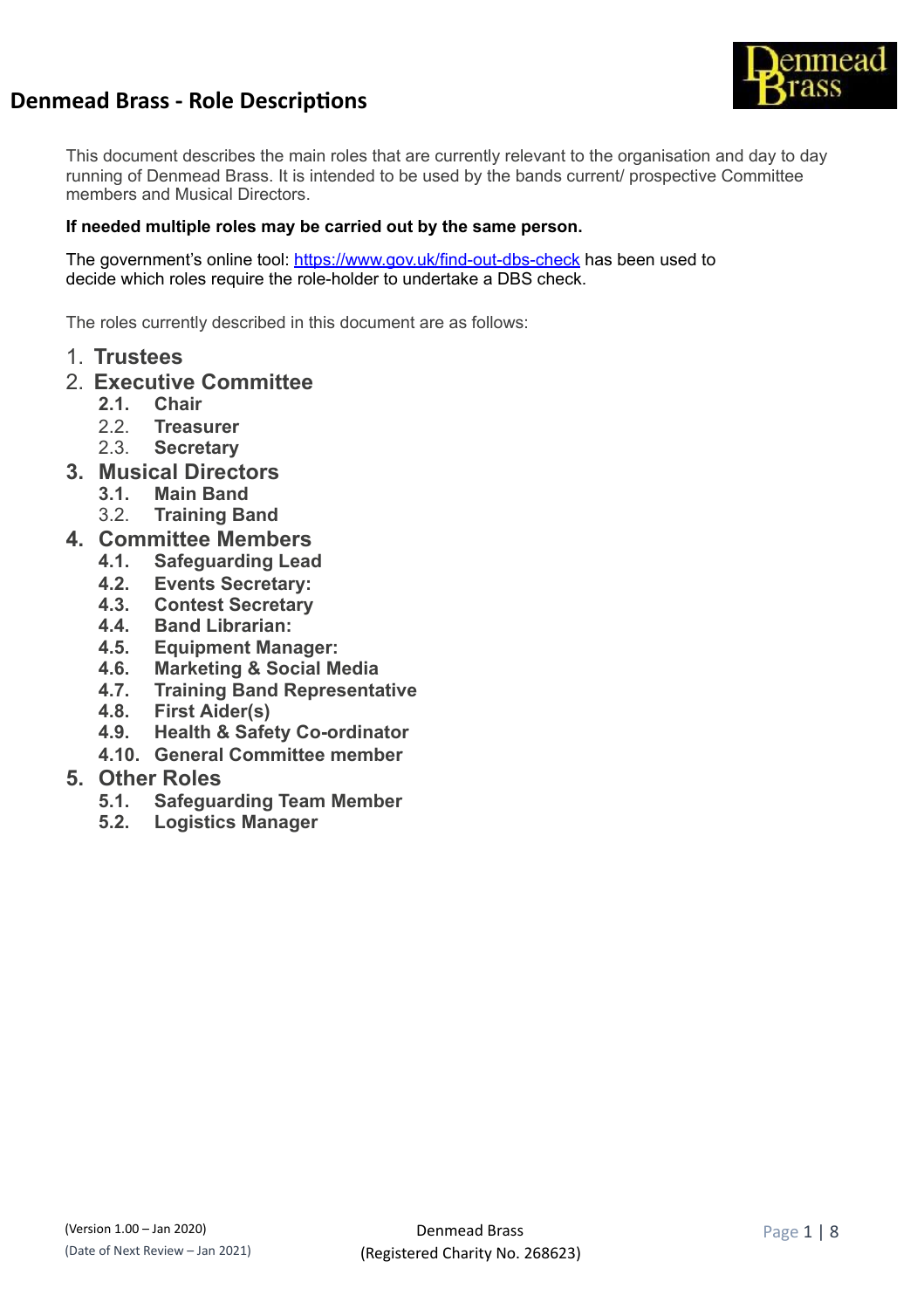



# **1.0 Trustees**

The role of the Charities Trustees is governed by the Charity Commission, details of the role and the requirements for being a trustee can be viewed at.

https://assets.publishing.service.gov.uk/government/uploads/system/uploads/attachment\_data/file/842041/CC3 [\\_may18.pdf](https://assets.publishing.service.gov.uk/government/uploads/system/uploads/attachment_data/file/842041/CC3_may18.pdf) 

# **2.0 Executive Committee**

# **2.1 Chair:**

# **Overall**

- Leading the committee and the organisation to enable it to fulfil its purpose.
	- To ensure an effective relationship between:
		- o the committee and the staff/volunteers
		- o the committee and the external stakeholders/community
- Acting as a spokesperson and figurehead as appropriate.

# **Specifically**

- Plan and prepare the committee meetings and the AGM with others as appropriate.
- Chair committee meetings ensuring:
- A balance is struck between timekeeping and space for discussions.
	- o Business is dealt with and decisions are made.
	- o The implementation of decisions is clearly assigned and monitored.
- Ensure adequate support arrangements are made for the staff/volunteers directly managed or reporting to the committee.
- Ensure that a successor is found before the term of office finishes.
- Be the main point of communication between the band and its members.
- To handle enquiries from potential new members
- To contact members who have not attended for several weeks and arrange for retrieval of instruments if necessary

# **Qualities**

- A willingness to lead the organisation
- Possesses tact, diplomacy and powers of persuasion.
- Possesses relevant knowledge
- Has the relevant skills to run a meeting well.

# **2.2 Treasurer:**

## **Overall**

- Oversee the financial affairs of the organisation and ensure they are legal, constitutional and within accepted accounting practice.
- Ensure proper records are kept and that effective financial procedures are in place.
- Monitor and report on the financial health of the organisation.
- Oversee the production of necessary financial reports/returns, accounts and audits.

# **Specifically**

- Liaise with committee and band members to ensure the financial viability of the organisation.
- Make fellow committee members aware of their financial obligations and take a lead in interpreting financial data to them.
- Regularly report the financial position at committee meetings (balance sheet, cash flow, fundraising performance etc).
- Oversee the production of an annual budget and propose its adoption at the last meeting of the previous financial year.
- Ensure proper records are kept and that effective financial procedures and controls are in place, i.e.:
	- o Cheque signatories
	- o Purchasing limits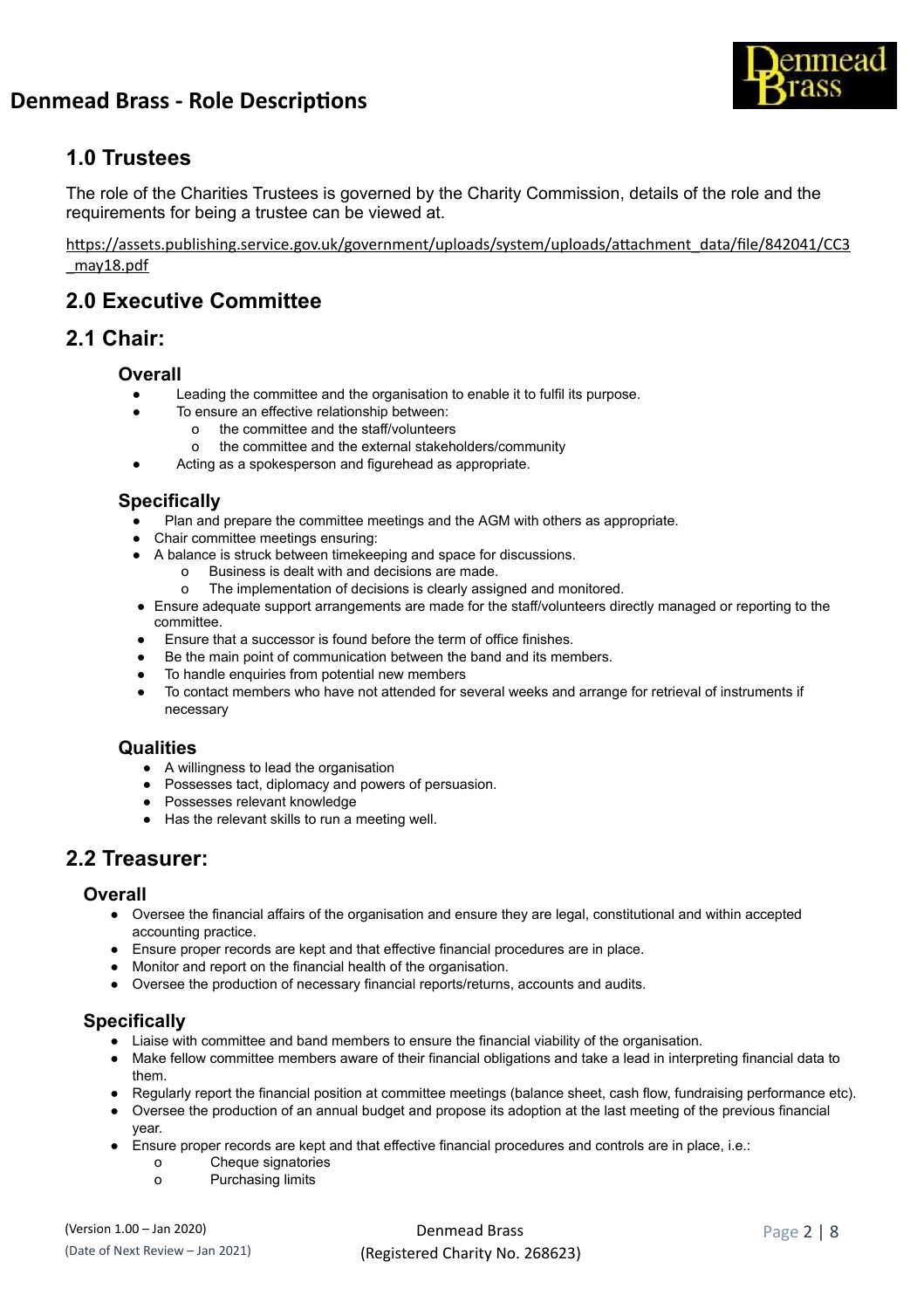



- o Purchasing systems
- o Petty cash/ float
- o Others as appropriate
- Appraising the financial viability of plans, proposals and feasibility studies.
- Lead on appointing and liaising with auditors/an independent examiner.
- Ensure bands assets are appropriately insured
- Arrange payments to creditors as appropriate and arrange appropriate signatures on payments.
- Arrange collection of subscriptions from band members.
- Make the necessary arrangements to collect payments from debtors and bank payments promptly.

#### **Qualities**

- Knowledge and experience of current and fundraising finance practice relevant to voluntary and community organisations.
- Knowledge of bookkeeping and financial management (as necessary).
- Good financial analysis skills.
- Ability to communicate clearly

# **2.3 Secretary:**

#### **Overall**

- To ensure that committee meetings are properly administered.
- To ensure other meetings, such as the AGM, and events are properly administered.
- Keep membership records up-to-date (unless there is a membership secretary as well).
- Monitor committee member action points.

## **Specifically**

- Plan and prepare the committee meetings and the AGM with others as appropriate.
	- o Planning meeting dates, booking rooms, sending out notifications, minutes and other papers.
	- o Drawing up agendas together with the Chair.
- Minute committee meetings or ensure that another minute taker is available. In the case of closed meetings (with no others present) the secretary will take the minutes.
- Accurately record decisions and actions in the minutes and report to the next committee meeting on the progress of actions and the result of decisions.
- Maintain accurate and up-to-date membership records, issuing renewal notices and recording subscription/membership fees together with the treasurer.
- Deal with correspondence, writing letters/emails as agreed at committee meetings, summarising correspondence/emails received at the next committee meetings and drafting replies as appropriate.
- Make arrangements for any necessary reporting to be completed. For example, the annual report to members

#### . **Qualities**

- To be organised and methodical
- Able to take good minutes.
- Able to keep accurate records.
- Has the relevant skills to organise a meeting well.

# **3.0 Musical Directors**

## **3.1 Main Band MD**

As this role involves external recruitment, a separate role description document has been produced.

# **3.2 Training Band MD**

## **Overall**

- ●To uphold the aims and objectives of the band as specified in the band constitution
- ●To help establish the musical direction of the training band
- ●To provide leadership and direction for training band members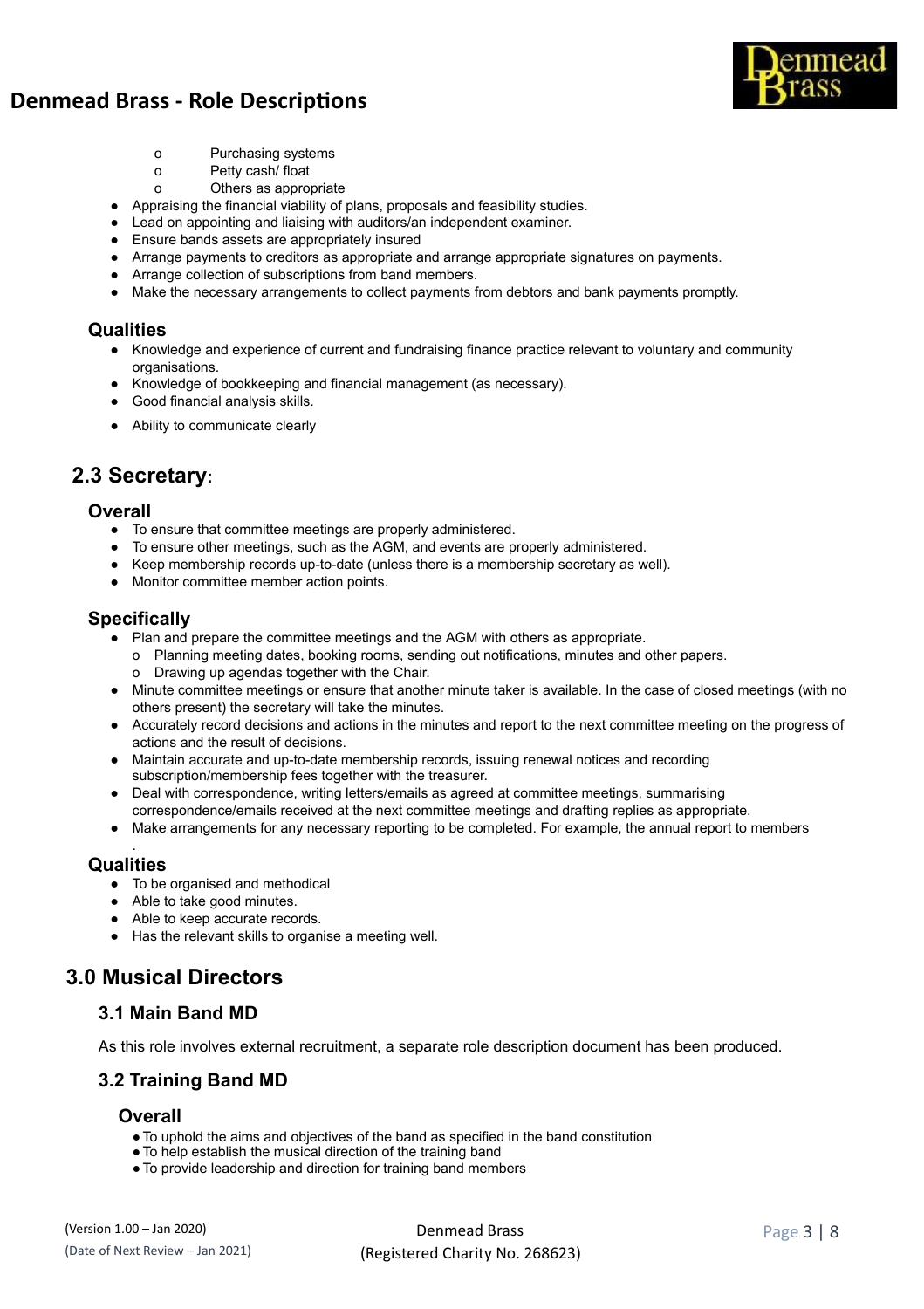



# **Specifically**

- To encourage band members to develop the full range of their musical abilities
- To liaise with player reps and other committee members
- To give out announcements at each practice.
- To make recommendations for improving the training band and its assets

### **Qualities**

- To be able to conduct and take charge of a band.
- Enthusiasm
- As this role may involve working children and vulnerable adults, DBS checks may be required.

# **4.0 Committee Members**

# **4.1 Safeguarding Lead**

#### **Overall**

- ●Ensuring the safety and wellbeing of the band's young people and vulnerable adults
- ●To be the point of contact for anyone in an organisation who is concerned about a child.
- ●Liaise with the county council LADO when necessary.
- ●Report to the bands' committee about safeguarding issues .

#### **Specifically**

- Safeguarding policies and procedures.
- Training and development of members of the Safeguarding Team.
- Receiving and where appropriate documenting concerns about a child.
- Reporting, storing and retaining child protection records following the organisation's policies and procedures
- To ensure membership forms are given to all new members; and ensure they are returned
- To keep accurate records of all members, including contact details
- To keep emergency contact details for each member

#### **Qualities**

- Need to attend NSCC/BBE approved Safeguarding training course.
- Able to prepare and maintain policies and procedures.
- Able to keep accurate records.
- Possesses tact, diplomacy.
- Understands confidentiality and responsibilities of a safeguarding lead.

# **4.2 Events Secretary**

#### **Overall**

- ●To handle enquires about bookings
- ●To bring possible bookings to committee meetings
- ●To book venues for Band's own concerts
- ●Liaise with venues on Health and Safety Issues

#### **Specifically**

- ●Liaise with the chair to ensure there will be sufficient players to take booking.
- ●To send out booking forms and confirmation sheets as necessary.
- ●Liaise with the bands health and Safety Co-ordinator to ensure any necessary H&S actions are communicated to the band and members of the public.
- ●To communicate with organisations booking the band concerning parking, chairs, access etc
- ●To make sure bookings and arrangements are communicated to all participating members.
- ●Liaise with the bands treasurer to ensure any fees due are collected.

## **Qualities**

- Able to keep accurate records.
- Good communication skills.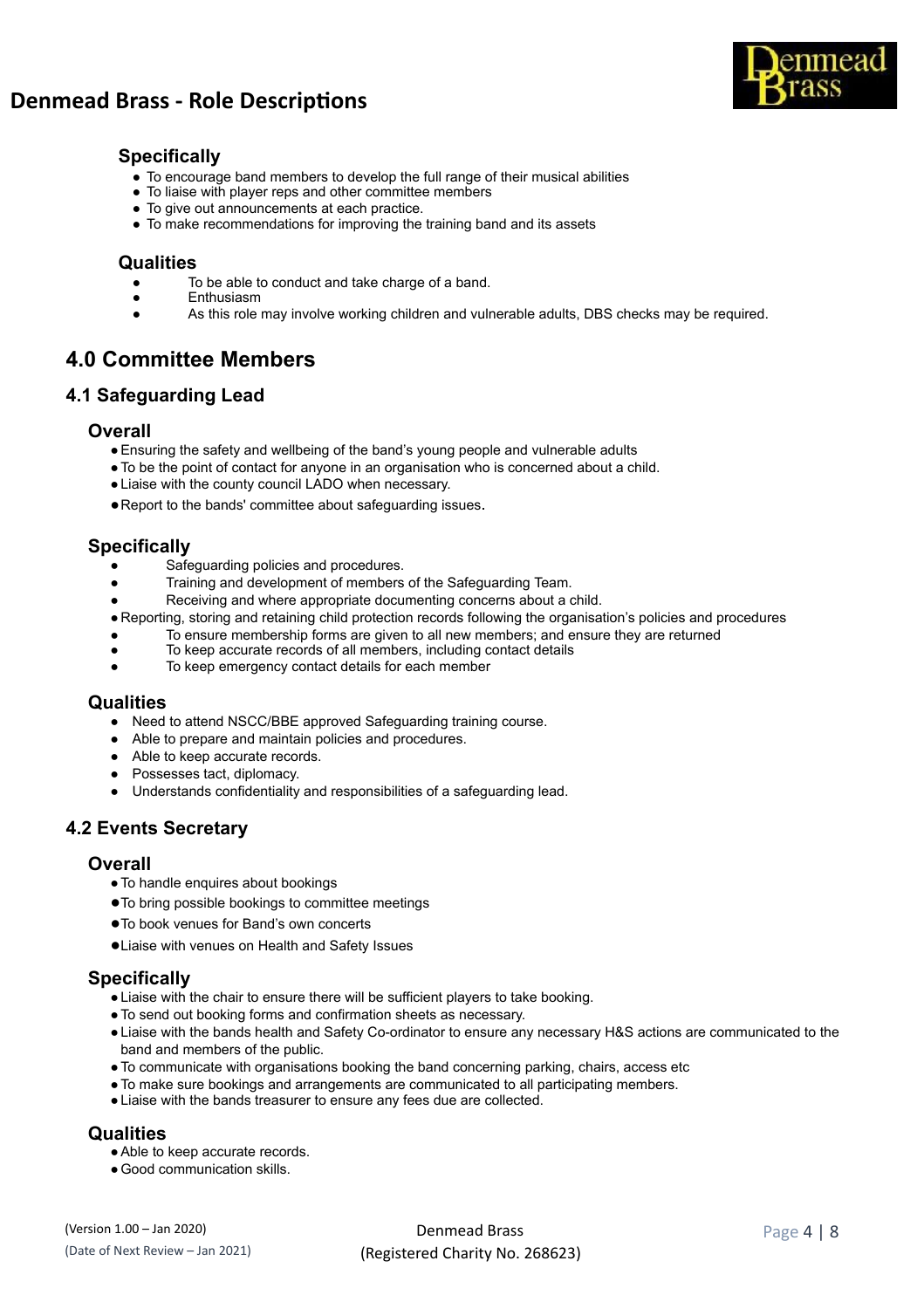

# **4.3 Contest Secretary**

#### **Overall**

- **●**To identify and bring to the committee contests suitable for the band.
- **●**To ensure all necessary criteria to enter individual contests are met.

# **Specifically**

- **●**To register band(s) with appropriate associations
- **●**To register all contesting players with appropriate associations
- **●**To complete and send all entry forms by due dates
- **●**To collect signatures of all contesting players by due dates
- **●**To ensure all players are available and able to travel to contest venue
- **●**To organise players on contest day, ensuring all have registration cards; to be responsible for collecting cards after contest.
- **●**To ensure attendance at draw for contest when necessary
- **●**To sign for, and be responsible for, any trophies won,
- **●**To collect provide adjudicators feedback to MD's and the band.

#### **Qualities**

- ●Able to keep accurate records.
- ●Good communication skills.

## **4.4 Band Librarian**

#### **Overall**

- Maintain and manage the group's own music library
- ●Issue music to members at rehearsals and concerts

#### **Specifically**

- Liaison with the MD's in maintaining a clear system of music for packs, filing and storage
- Look after spare or unused music
- Co-ordinate the collection of music after a concert
- Return all music to the correct place and in a suitable condition
- Ensure all music is stored and kept in good condition
- Maintain an up to date list of all music, including loaned out and to whom.
- Report to the Committee as required

#### **Qualities**

- Able to keep accurate records.
- Experience with Spreadsheet software (Excel)

## **4.5 Equipment Manager**

#### **Overall**

- Ensure that the physical assets of the band are properly maintained, protected and accounted for
- Ensure players sign for all instruments and equipment in their possession

#### **Specifically**

- Prepare instrument and equipment inventories including documentation
- Advise Committee of repairs and/or required maintenance that is required to be carried out
- Arrange for PAT testing of any electrical equipment owned by the band.
- Advise treasurer on value of instrument stock for insurance purposes.

#### **Qualities**

● Able to keep accurate records.

# **4.6 Marketing & Social Media**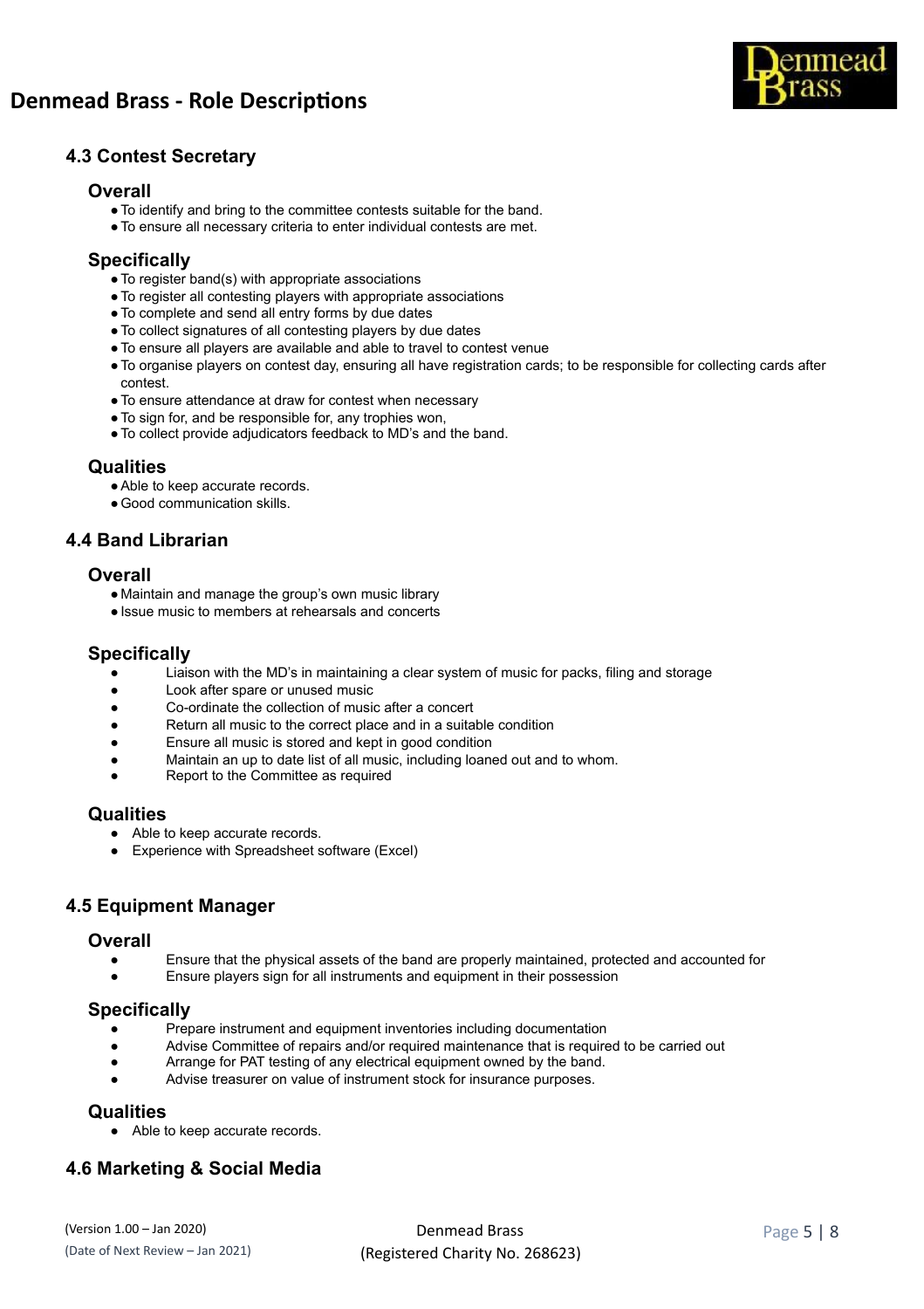

## **Overall**

- Develop the branding of the band
- Promote and publicise concerts in conjunction with the MD's musical ideas
- Attract new audiences and build a following both at concerts and online

# **Specifically**

●Advertising the band should be of high quality and regular to remain prominent in the brass banding community. This should include:

- o Website, as a main point of reference
- o Social Media, for day to day interactions
- o Sound Clips
- o Concert flyers, Programmes
- o Concert/Event Images and Player Profiles
- o Press Releases
- Proactively seek new opportunities to publicise the band and its activities
- To develop and maintain a list of organisations and contacts for distribution of advertising materials
- To Report to main committee meetings

#### **Qualities**

- Enthusiasm.
- Good Interpersonal skills,
- A high level of organisation.
- Ability to produce professional level graphic design.
- Ability to capture the aesthetic vision of the MD.
- When producing documents that will be disseminated to the public it is essential that the marketing lead will have a high standard of written English and the discipline to proof read every document.

# **4.7 Training Band Representative**

#### **Overall**

- To represent the training band at Committee meetings.
- To report committee decisions and outcomes to training band MD & members.

## **Specifically**

- To assist the MD and Secretary with communications with the players in the training band.
- To get feedback from the players in your band to report back to the appropriate meeting (or MD if urgent).
- To assist the Membership Secretary by giving out all band letters, forms music, etc to all registered members

#### **Qualities**

- Enthusiasm
- Good Interpersonal skills

# **4.8 First Aider(s)**

#### **Overall**

- Provide immediate help given to someone who is ill or injured.
- Making sure that the casualty and those around the casualty (including themselves) are safe.
- Manage minor injuries. For example, injuries such as minor burns, cuts and bruises.

#### **Specifically**

- Manage the incident and ensure the continuing safety of themselves, bystanders and the casualty
- Assess any casualties and discover the nature & cause of their injuries or illnesses
- Provide appropriate first aid treatment that they have been trained to do, and that is reasonable in the circumstances
- For serious injuries arrange for further medical help or other emergency services to attend.
- reassure the casualty while they are waiting for medical help to arrive, either by a doctor, a medical professional or going to hospital
- Prioritise casualty treatment based upon medical need
- If able, make notes and record observations of casualties, ideally monitoring Vital Signs, and SAMPLE information

| (Version 1.00 – Jan 2020)        | Denmead Brass                   | Page $6 \mid 8$ |
|----------------------------------|---------------------------------|-----------------|
| (Date of Next Review - Jan 2021) | (Registered Charity No. 268623) |                 |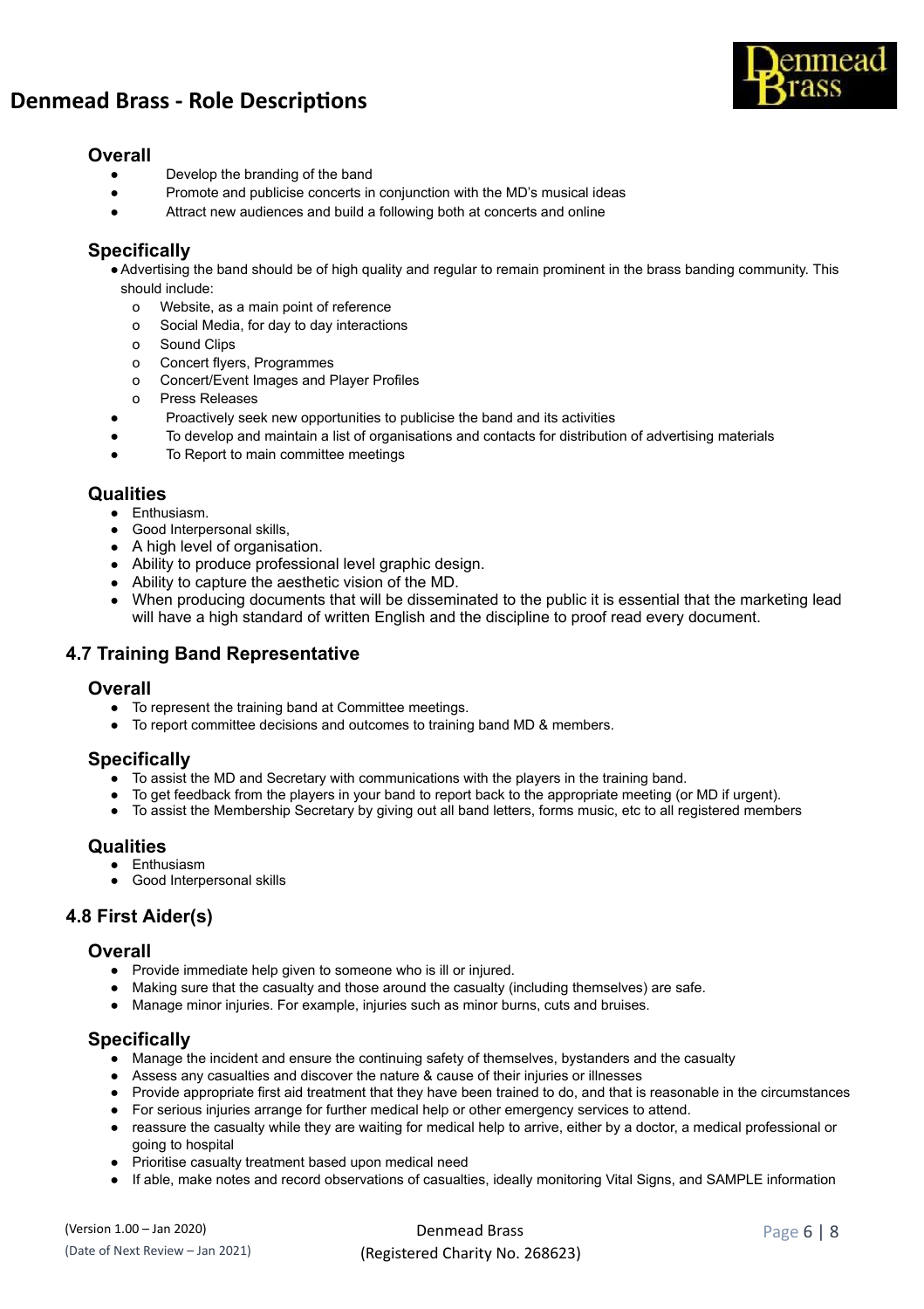

- Provide a handover when further medical help arrives
- Fill out any paperwork as required following the incident

#### **Qualities**

- To have a valid emergency at work first aid training (EFAW) certificate. The band's committee will arrange training if needed)
- Good Interpersonal skills

# **4.9 Health & Safety Co-ordinator**

#### **Overall**

- To co-ordinate, support and advise the bands committee on all aspects of Health and Safety
- To establish, manage and monitor standards, processes, communications, training to ensure all responsibilities associated with Health and Safety within the band are adhered to.

#### **Specifically**

- Ensure safe storage of equipment in the band's storage facilities.
- Ensure a safe environment is maintained without risk to health.
- Ensure that all Health & Safety policies, procedures, rules and regulations are adhered to and are regularly reviewed, updated and communicated.
- Ensure the band meets its obligations in all areas pertaining to health and safety, including training and reporting.
- Ensure the completion and regular review of risk assessments for equipment and venues.
- Ensure that all accidents are documented, investigated and recommended improvements implemented.
- Ensure members are aware of their responsibilities.
- Ensure full and accurate health and safety and training records are maintained.
- Provide regular reports to the Band's Committee on relevant health and safety activities.

## **Qualities**

- Able to keep accurate records.
- No formal training is required for this role.

## **4.10 General Committee Member**

#### **Overall**

●Assume the responsibilities of and act as a committee member on behalf of the group

# **Specifically**

- ●Attend committee meetings whenever possible
- ●Work with other committee members and contribute to discussions and decisions to manage and advance the best interests of the group
- Represent and promote the group and its activities in a positive and appropriate manner

## **Qualities**

● Enthusiasm

# **5.0 Other Roles**

# **5.1 Safeguarding Team Member**

#### **Overall**

- ●Ensuring the safety and wellbeing of the band's young people and vulnerable adults
- ●To be a point of contact for anyone in an organisation who is concerned about a child.
- Liaise with the safeguarding lead when necessary.
- ●Report to the bands' management committee about safeguarding issues .

# **Specifically**